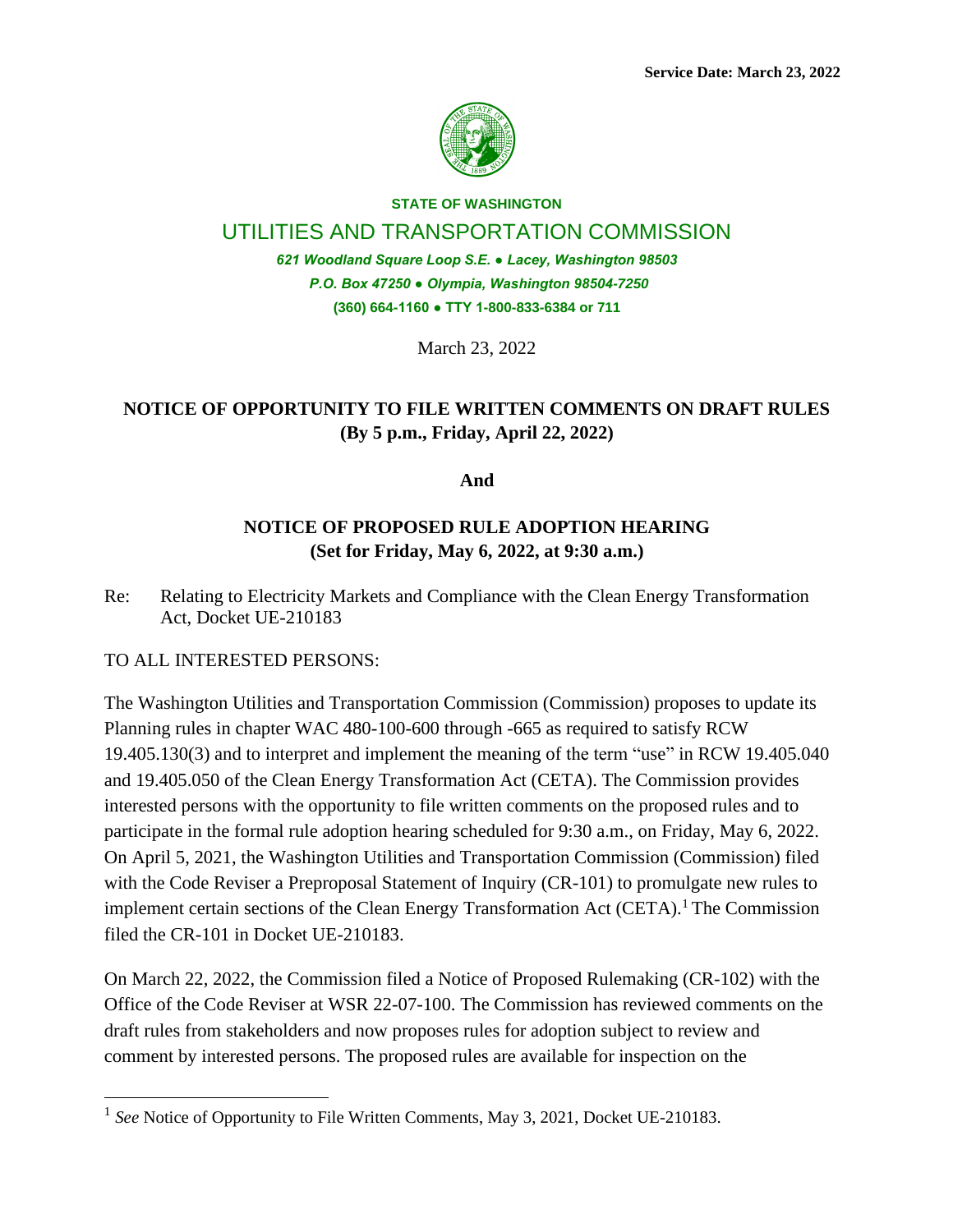Commission's website at [www.utc.wa.gov/casedocket/2021/210183/docsets.](http://www.utc.wa.gov/casedocket/2021/210183/docsets) The CR-102 filing initiates the final part of the rulemaking process, which includes a written comment period, a public adoption hearing, and a decision by the Commission.

## **QUESTION**

The proposed rules recognize that a utility's dispatch decisions of its owned, contracted, or controlled generation are driven by economic optimization with respect to market conditions. To better understand the value of such economic dispatch, the Commission requests interested persons respond to the following question:

1. Washington state utilities with hydroelectricity generation will, to the extent the hydroelectric generation resource has the pondage or coordinated dispatch with other hydroelectric generation facilities, purchase off system power during lower load or lower price time periods to meet their load obligations and in turn use the reserved water in hydroelectric generation facilities to facilitate peak hour or peak price off system power sales, including, at times, electricity from their own hydroelectric generation facilities. The Commission requests commenters explain the frequency, magnitude, economic significance, and contribution to reliability of this market driven dispatch to the utility and Washington state's load service.

#### **WRITTEN COMMENTS**

Interested persons may submit written comments in response to this question and the proposed rules no later than **5 p.m., Friday, April 22, 2022.**

Pursuant to WAC 480-07-250(3), written comments must be submitted in electronic form, specifically in searchable .pdf format (Adobe Acrobat or comparable software). As provided in WAC 480-07-140(5), those comments must be submitted via the Commission's web portal at [www.utc.wa.gov/e-filing.](http://www.utc.wa.gov/e-filing) If you are unable to submit documents via the portal, you may submit your comments by email to the Commission's Records Center at [records@utc.wa.gov.](mailto:records@utc.wa.gov)

Comment submissions should include:

- The docket numbers of these proceedings (Docket UE-210183).
- The commenting party's name.
- The title and date of the comment or comments.

The Commission will post on its web site all comments that are provided in electronic format. The website is located at [www.utc.wa.gov/casedocket/2021/210183.](http://www.utc.wa.gov/casedocket/2021/210183)

If you are unable to file your comments electronically, the Commission will accept a paper document via mail.